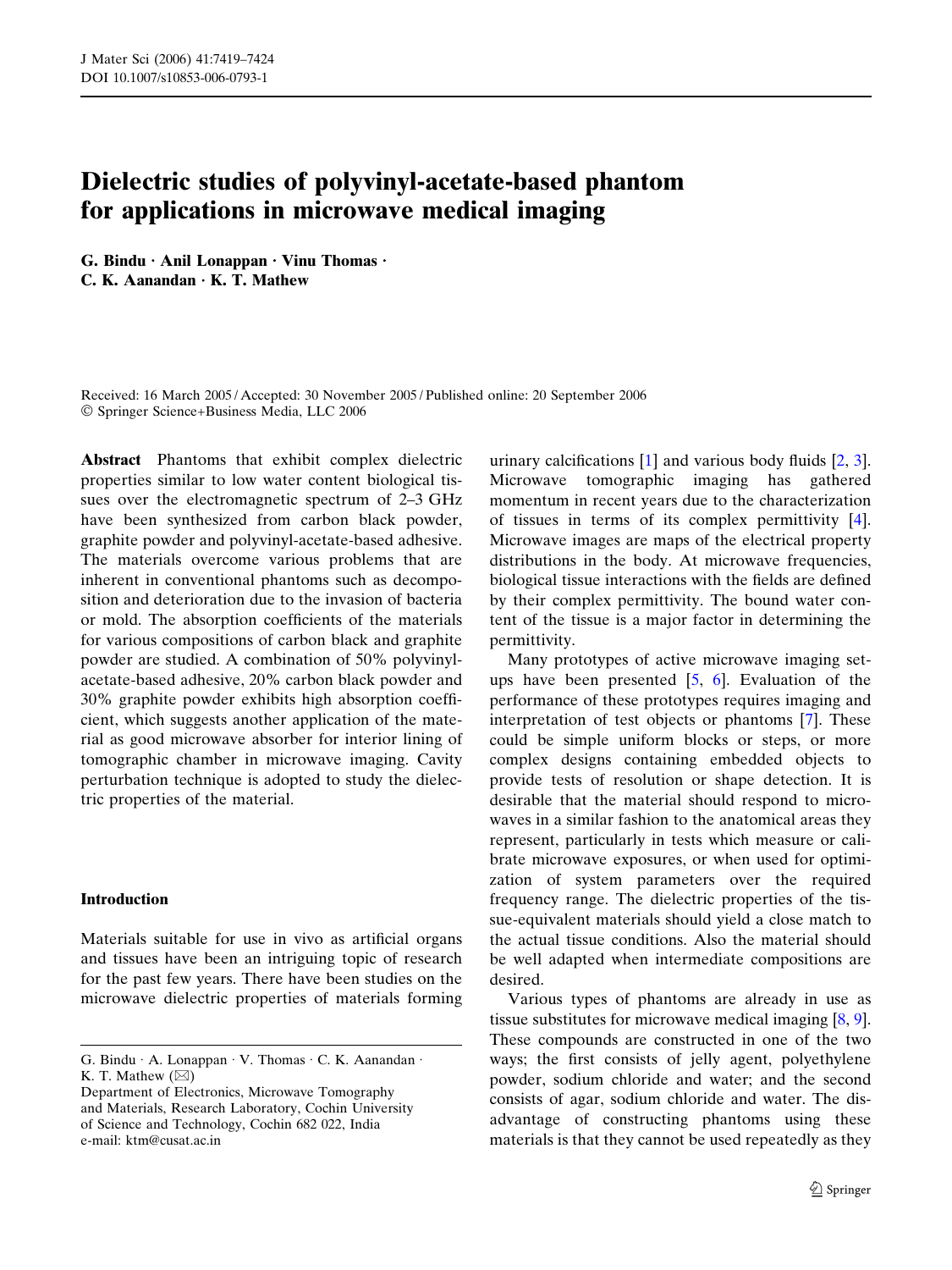<span id="page-1-0"></span>dry out and decompose over time. To avoid this, nonhydrated phantoms are made of ceramic [[10\]](#page-5-0) to simulate muscle tissue. However these phantoms require specific adhesive made of ceramic powder whose function is to remove any air gaps between adjacent pieces of ceramic. Unfortunately, the adhesive is difficult to use and the hard ceramic material cannot be cut or reshaped easily.

This paper presents a non-hydrated phantom that overcomes the shortcomings of conventional phantoms. The material is composed of polyvinyl-acetatebased adhesive, carbon black powder and graphite powder. The complex permittivity of the phantom can be controlled by adjusting the composition ratio in order to simulate various biological tissues. The absorption coefficient of the material is studied for its feasibility of using as microwave absorber for interior coating of tomographic chamber in microwave imaging applications. A frequency of 2–3 GHz is selected for the study to conveniently include the Industrial, Scientific and Medical Applications (ISM) band of 2.45 GHz.

## Experimental set-up and procedure

The samples are prepared by mixing polyvinyl-acetatebased adhesive (PVA), carbon black powder and graphite powder in different known proportions of weight.

Diamond and graphite are the two natural crystalline allotropes of carbon. Both of them are extracted from nature by conventional mining techniques. Diamond has a three-dimensional structure, while graphite is composed of a series of parallel planes. The structure of carbon black powder is intermediate between these two forms and is termed ''quasi-graphitic'', as a series of layers are formed during the nucleation process. Carbon black powder is intensely black in color, and is manufactured by subjecting natural gas to extremely high temperatures in carefully controlled combustion process. Natural gas is composed of 80–95% of methane, and the balance is composed of varying amounts of ethane, propane, butane and other hydrocarbon compounds.

In the present study, we used commercially available carbon black powder, graphite powder and PVA. PVA is easily available in the brand name Fevicol. Carbon black and graphite powder are mixed in various composition ratios (C:G) of 50:0, 40:10, 30:20, 20:30, 10:40 and 0:50 with the PVA content in all the samples fixed as 50%. It is found that if the PVA content is more than 50% there is difficulty in setting the compound.



Fig. 1 Schematic diagram of the cavity resonator

Cylindrical pellets of diameter 3 mm, height 2 mm and volume 0.014 cm-cubed are made for all the mixture samples by compressing them in a 3 mm die using a laboratory press. The bulk density and specific gravity of the carbon black powder, graphite powder and PVA are 0.56 and 1.9 g/cm-cubed, 0.56 and 1.8 g/cm-cubed, and 0.62 and 2.1 g/cm-cubed, respectively. Microwave studies of the pellets are done using cavity perturbation technique [[11\]](#page-5-0).

The experimental set-up consists of a transmission type S-band rectangular cavity resonator of dimension  $34 \times 4$  cm, HP 8714 ET network analyzer and an interfacing computer. The cavity is excited in the  $TE_{10p}$ mode. In the frequency range of 2–3 GHz, the empty cavity exhibits three positions of maximum of electric field and hence shows three resonant peaks at 2.438, 2.683 and 2.985 GHz. The schematic diagram of the cavity resonator and the resonant frequency spectrum of the cavity are shown in Figs. 1 and [2.](#page-2-0) These resonant frequencies  $f_c$ s and the corresponding quality factors  $Q_c$ s of the empty cavity are noted. The cavity is then perturbed by introducing a single pellet into the cavity through the non-radiating slot. The position of the pellet is adjusted for maximum perturbation at each of the three resonant peaks (i.e. maximum shift of resonant frequencies with minimum amplitude for the peaks). Thus three new values of resonant frequencies  $f_s$ s and the quality factors  $Q_s$ s are obtained. This procedure is repeated for pellets of all the C:G combinations.

#### Theory of cavity perturbation

The meaning of the term *perturbation* is disturbance or slight change. Perturbation methods are simple and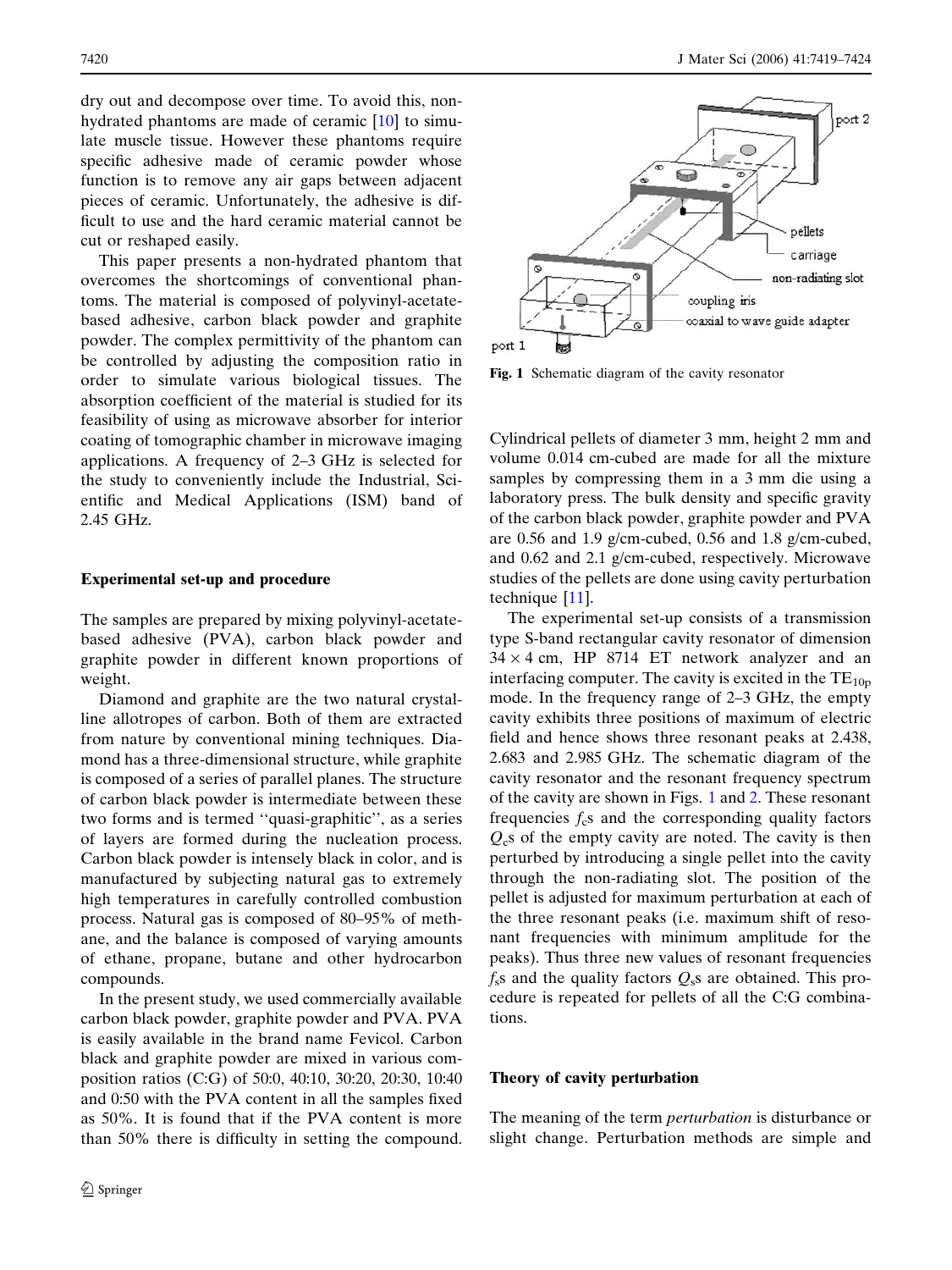<span id="page-2-0"></span>



accurate for calculating changes in some quantity due to small changes in the problem. Many of the electromagnetic field problems can be very effectively solved by this method. The perturbation method involves two situations, namely, the ''unperturbed'' and ''perturbed'' states.

Cavity resonator is a simple device to measure the dielectric properties of an object by studying the perturbation created by the object inside the cavity. A conducting surface enclosing a loss less region forms a cavity resonator. It can be of coaxial, rectangular shape with the propagation mode as transmission or reflection.

For the transmission type rectangular cavity resonator shown in Fig. [1](#page-1-0), the electromagnetic energy is coupled to the cavity through coupling irises at the cavity ends. A non-radiating slot is provided at the broad wall of the cavity for the introduction of the sample. On exciting the cavity resonator, a typical resonant frequency spectrum is obtained, depending on the cavity dimensions. The basic principle involved in the technique is that, the field within the cavity resonator is perturbed by the introduction of a dielectric sample through the non-radiating slot. The resonant frequency and the quality factor of the cavity get shifted due to the perturbation. Dielectric properties of the sample are determined based on this theory of perturbation  $[11, 12]$  $[11, 12]$  $[11, 12]$  $[11, 12]$ . When a dielectric sample is introduced into the cavity, the relative complex frequency shift of the resonator is given by,

$$
-\frac{d\Omega}{\omega_o} \approx \frac{(\varepsilon_r - 1) \int\limits_{V_S} E.E_o^* dV + (\mu_r - 1)\mu_o \int\limits_{V_S} H.H_o^* dV}{\int\limits_{V_C} (D_o.E_o^* + B_o.H_o^*) dV}
$$
(1)

where  $E_0$  is the electric field in the unperturbed cavity,  $E$  is the electric field in the perturbed cavity,  $D$  is the displacement current density and  $H_0$ ,  $H_1$ , and  $B$  the respective magnetic quantities.  $\varepsilon_r$  is the relative complex permittivity of the sample. The dielectric material gets polarized by the electric field inside the cavity and hence its dielectric properties are complex due to the formation of both conduction and displacement currents. The conduction currents represent the current flow that is in phase with the applied voltage whereas the displacement currents are in phase quadrature with the applied voltage. The complex relative permittivity of the sample is represented as

$$
\varepsilon_{\rm r} = \varepsilon_{\rm r}' - j\varepsilon_{\rm r}'' \tag{2}
$$

where  $\varepsilon'_{r}$  is the real part of complex relative permittivity known as the dielectric constant or permittivity and  $\varepsilon_{\rm r}''$  is the imaginary part known as the dielectric loss. The real and imaginary parts of complex relative permittivity represent the complimentary processes of energy storage and dissipation respectively. At the position of maximum electric field, the contribution of magnetic field is minimum. The field perturbation due to the introduction of the dielectric sample at the position of maximum electric field is related as,

$$
-\frac{d\Omega}{\omega_o} \approx \frac{(\varepsilon_r - 1) \int\limits_{V_S} E.E_{\text{omax}}^* dV}{2 \int\limits_{V_C} |E_o^2| dV}
$$
(3)

where  $d\Omega$  is the complex frequency shift,  $V_s$  and  $V_c$  are the volumes of the sample and the cavity resonator respectively. The complex frequency shift is related to the quality factor as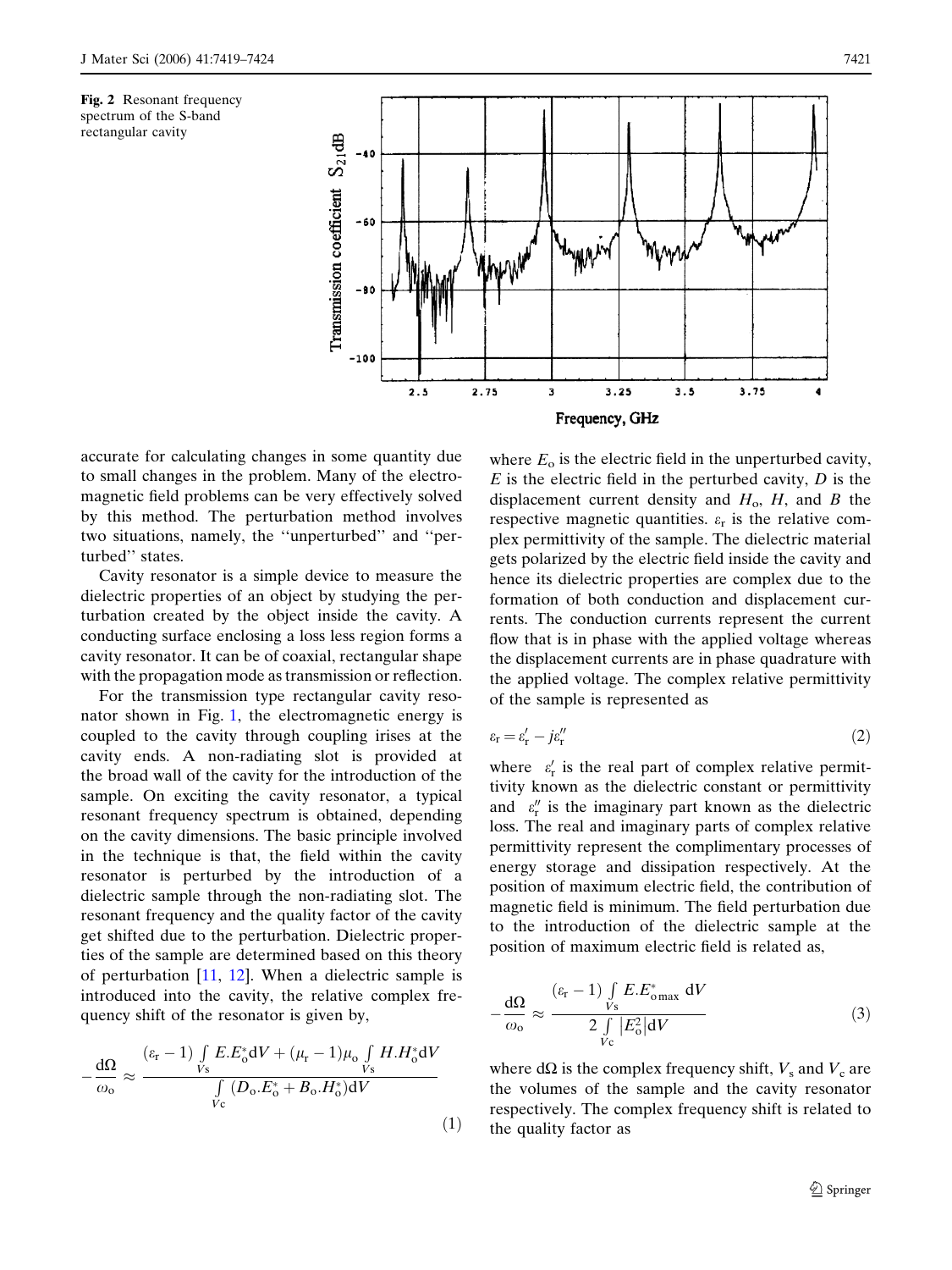$$
\frac{d\Omega}{\omega_0} = \frac{d\omega}{\omega_0} + \frac{j}{2} \left( \frac{1}{Q_s} - \frac{1}{Q_c} \right)
$$
(4)

where  $Q_s$  and  $Q_c$  are the quality factors of cavity resonator with and without the sample. Quality factor  $Q$  is given by the equation

$$
Q = \frac{f}{\Delta f} \tag{5}
$$

where f is the resonant frequency and  $\Delta f$  is the corresponding 3 dB bandwidth. For a small sample, it is assumed that  $E = E_0$ , which is one of the assumptions taken in the theory of perturbation. When the cavity is excited in the dominant  $TE_{10p}$  mode of the rectangular cavity, the electric field inside the cavity can be written as

$$
E_{\rm o} = E_{\rm o \, max} \sin \frac{\pi x}{a} \sin \frac{p \pi x}{d}, \quad p = 1, 2, 3 \dots \dots \tag{6}
$$

where  $a$  and  $d$  represent the breadth and length of the cavity resonator.

From Eqs. (2–6), we get

$$
\varepsilon_{\rm r}' - 1 = \frac{f_{\rm c} - f_{\rm s}}{2f_{\rm s}} \left[ \frac{V_{\rm c}}{V_{\rm s}} \right] \tag{7}
$$

$$
\varepsilon_{\rm r}'' = \frac{V_{\rm c}}{4 V_{\rm s}} \left( \frac{Q_{\rm c} - Q_{\rm s}}{Q_{\rm c} Q_{\rm s}} \right) \tag{8}
$$

where  $f_s$  and  $f_c$  are the resonant frequencies of the cavity with and without the sample. As heat production inside the dielectric sample is related to the product of frequency and the dielectric loss factor, these are combined to be known as the dielectric conductivity  $\sigma$ as,

$$
\sigma = \omega \varepsilon_{0} \varepsilon_{r}'' \tag{9}
$$

The absorption coefficient  $\alpha$  of the material is related to its dielectric constant and dielectric loss by the equation

$$
\alpha = \frac{\pi \varepsilon_{\rm r}^{\prime\prime} f}{c\sqrt{\left(\varepsilon_{\rm r}^{\prime} 2 + \varepsilon_{\rm r}^{\prime\prime} 2\right)}}\tag{10}
$$

where  $c$  is the velocity of light in free space.

## Results and discussions

To study the variations of dielectric constant and conductivity of the phantom samples compared to their elemental values, dielectric properties of carbon black, graphite powder and PVA are studied separately using cavity perturbation technique. Cylindrical pellets of same dimensions as the phantom samples are made for the study. In the frequency range of 2–3 GHz, carbon black powder exhibits dielectric constant variation from 3.8 to 2.67. The respective variation of graphite is from 4.8 to 3.87 and for PVA from 5.74 to 4.02. For the same frequency range, the conductivity variation for, carbon black powder is from 0.0024 to 0.0067, graphite is from  $0.003$  to  $-0.005$  and for PVA from  $0.003$  to 0.015. When these materials are mixed in definite proportions, the dielectric constant and conductivity increases and behaves as an ideal simulant of low water content biological tissues.

The decrease of dielectric constant with increase in frequency is due to the orientation of the polarization in the microwave field. The higher the polarizability of the material greater will be the dielectric constant. In the case of orientation polarization, the applied field causes a net orientation of the dipoles parallel to the field. At sufficiently low frequencies all three types (electronic, atomic and orientation) of polarizations are taking place. As the frequency of the applied field is increased, the net polarization is reduced due to orientation polarization and total polarizability falls to  $\alpha_{\text{T}}$ – $\alpha_{\text{O}}$  where  $\alpha_{\text{T}}$  is the total polarizability and  $\alpha_{\text{O}}$  is the polarizability of orientation polarization [\[13](#page-5-0)]. This fall in polarizability leads to dielectric relaxation, which in turn, leads to a decrease in dielectric constant. In other words at higher frequencies due to the rotational displacement of polar groups under the influence of the electric field, frictional loss increases and it reduces dielectric constant.

The conductivity of dielectric materials in a microwave field depends upon the dielectric loss factor  $\varepsilon_{\rm r}^{\prime\prime}$ . As frequency increases the dielectric loss factor increases. The dielectric loss is a direct function of the relaxation process, which is due to the local motion of the polar groups. At high frequencies the friction between the molecular chains increases, which leads to a higher dielectric loss. This dielectric loss factor leads to the so called ''conductivity relaxation''. At the relaxation region, the polarization acquires a component out of phase with the field and a displacement current in phase with the field, resulting in thermal dissipation of energy. This generates dielectric loss, which in turn generates conductivity.

When carbon black, graphite and polyvinyl acetate are mixed in definite proportions, the conductivity and dielectric constant increase compared to their corresponding elemental values due to interfacial polarization. In heterogeneous dielectrics where a dielectric material is composed of two or more phases, space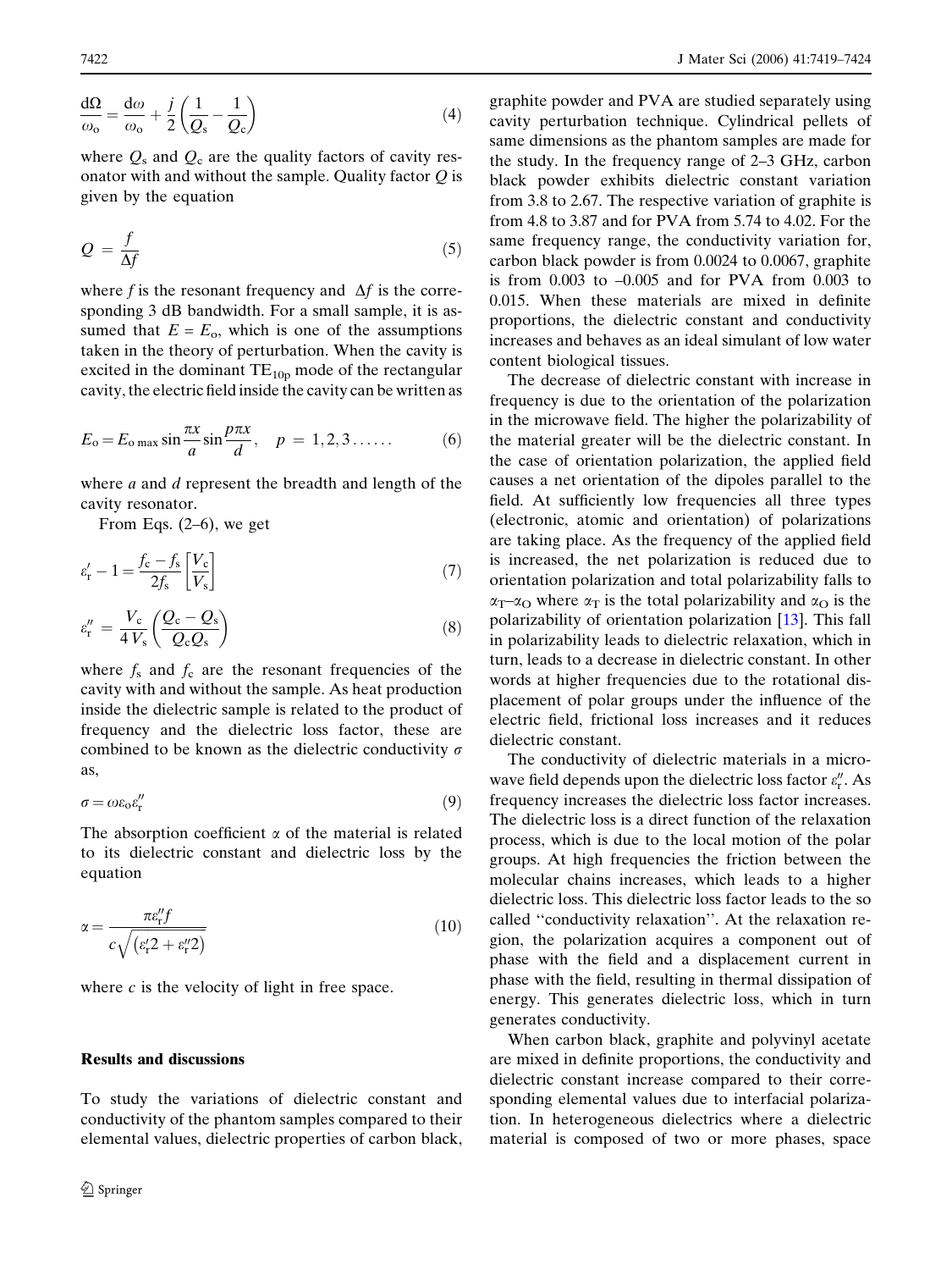Fig. 3 Variation of dielectric constant with frequency for the phantom. (C—carbon black powder, G—graphite powder)



charge build up occurs at the macroscopic interface as a result of the differences in the conductivities and dielectric constants of the materials at the interface. This accumulation of space charge leads to field distortions and dielectric loss; this interfacial loss depends on the quantity of filler present as well as on the geometrical shape of its dispersion. The magnitude of the interfacial loss is particularly susceptible to the length of the dispersed phase geometry in the direction of the field. Due to this interfacial loss the conductivity increases [\[13](#page-5-0)]. Also, in the presence of microwave field, dielectric constant depends on the dipolar polarization.

The accumulation of polar charges at the interface leads to dipolar polarization, which in turn increases the dielectric constant.

The variations of dielectric constant and conductivity with frequency for phantom samples are shown in Figs. 3 and 4. It is observed that for all the samples, the dielectric constant decreases and conductivity increases, with increase in frequency. This result coincides with the studies on dielectric properties of biological tissues [\[14](#page-5-0)]. The figures show that a combination of 50% PVA, 20% carbon black powder and 30% graphite powder exhibits higher conductivity